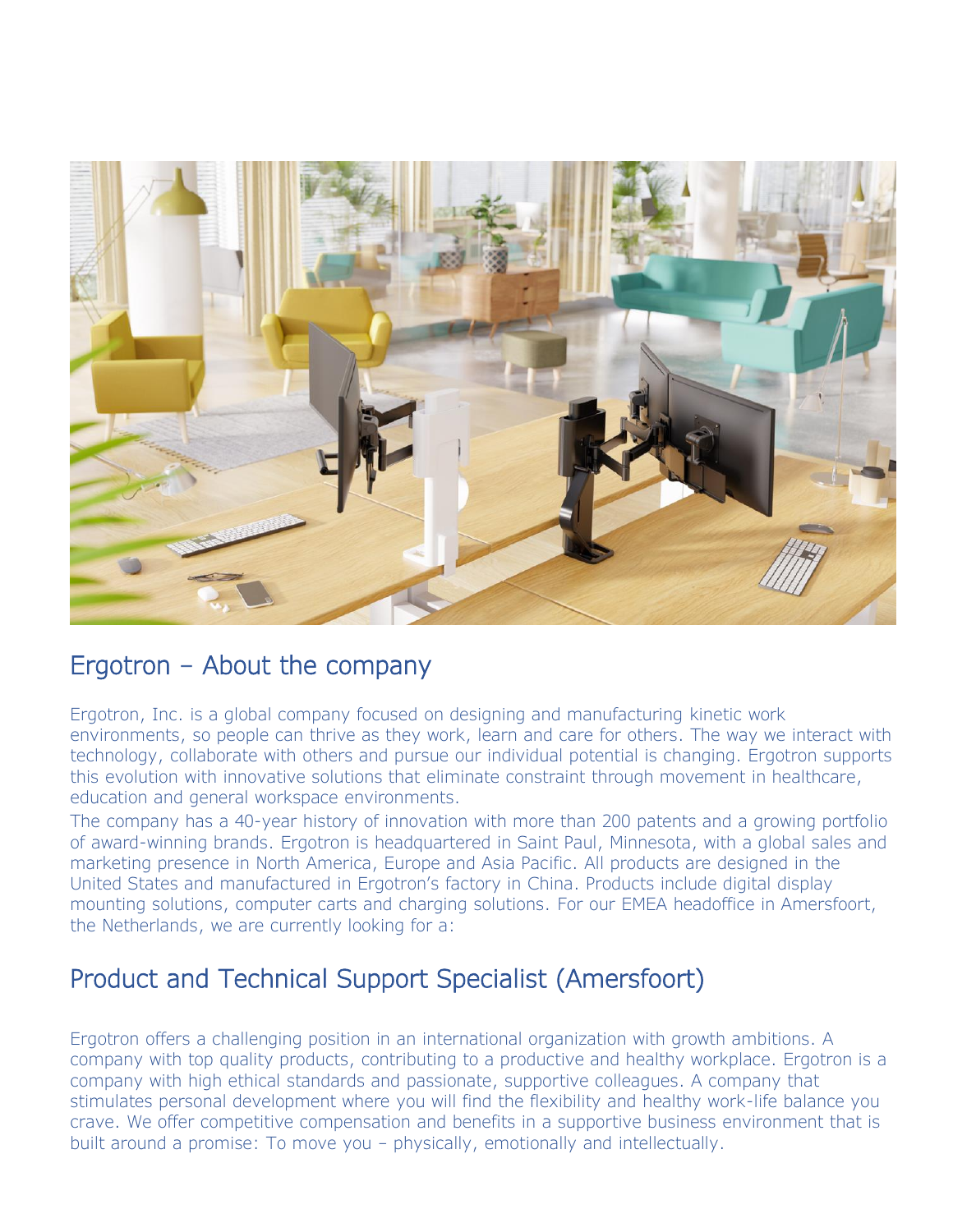# The position

In this position you will provide solutions to technical problems or questions that arise from the Customer Care department, customers (resellers, distributors, DMR's) and sales representatives. You will act as a liaison between end-users, resellers, and distributors and make recommendations to end-users and resellers for installation of Ergotron products and participate in installs and onsite diagnostics when necessary. If necessary, you will take responsibility for the administrative process of order intake, handling until arrival from the Ergotron products at the customer site in Europe, Middle-East and Africa (EMEA).

### **Responsibilities**

- Provide solutions to technical questions and product/install questions for the Ergotron portfolio and services at an expert level.
- Provide solutions to technical inquiries and collaborate with sales representatives and channel partners.
- Provide tier 2 technical escalation support for internal and external customers.
- Assist in developing product quotes for sales.
- Research trouble reports received from sales, providing solutions with expert product knowledge.
- Document customer situation in Salesforce CRM and Oracle Database to ensure quality data accuracy.
- Assist Quality in identifying and addressing product related issues.
- Enter Service Contracts in Salesforce.
- Provide CAD drawings of products upon customer requests.
- Create, build and maintain relationships with install vendors, customers, distributors and end users.
- Provide product training to Customer Care, Sales representatives, resellers and end-users.
- Additional duties as assigned.
- Support "Lean Business Enterprise" initiatives for continuous process improvement and waste elimination.